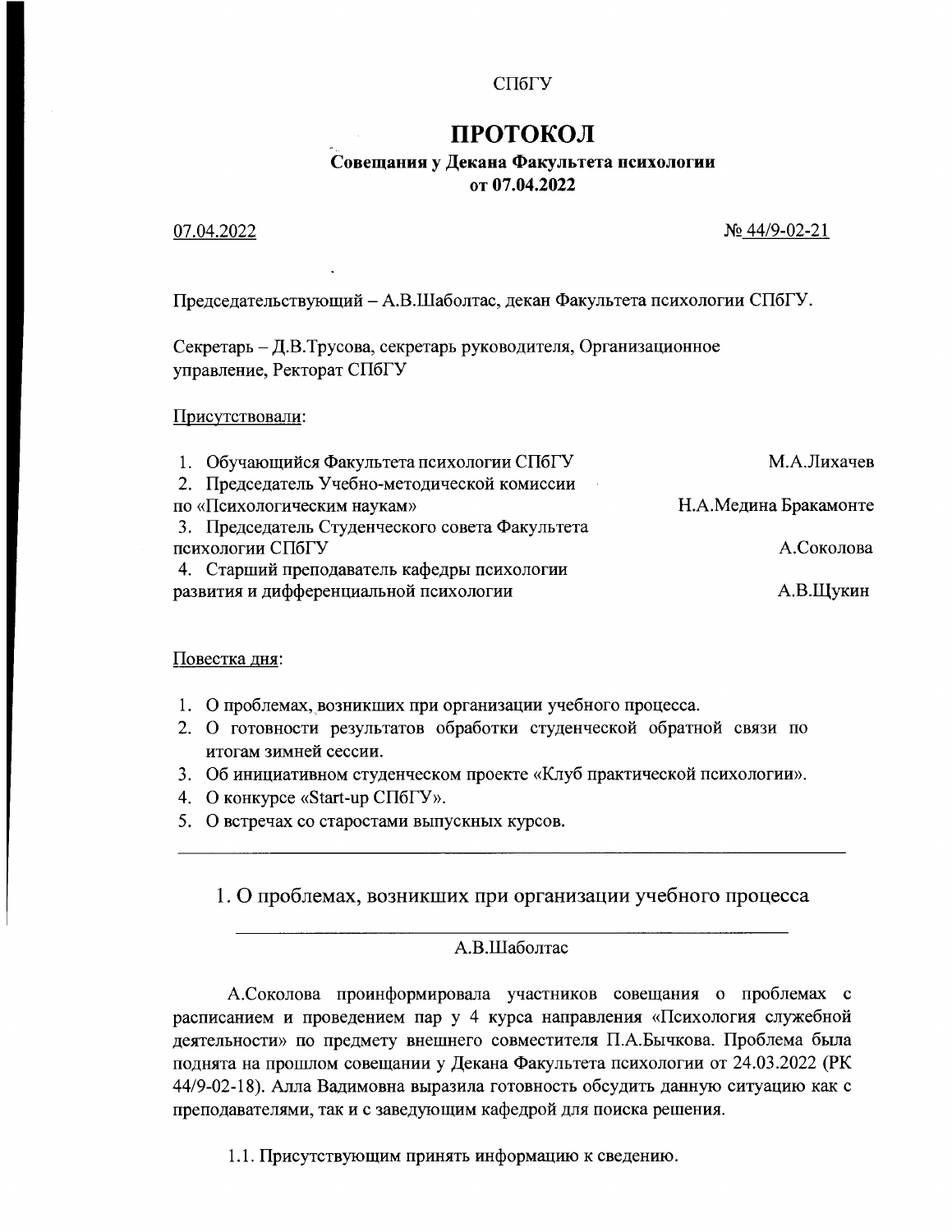## 2. О готовности результатов обработки студенческой обратной связи по итогам зимней сессии

### А.В.Шаболтас, А.В.Щукин

Присутствующие были проинформированы об окончании работы по сбору и анализу анкет обратной связи по итогам зимней сессии от студентов по всем дисциплинам. Все заведующие кафедрами получили информацию о средних баллах преподавателей по отдельным предметам своей кафедры. На основании проведенного анализа будет принят ряд организационных мер по отношению к научнопедагогическим работникам, также критерий обратной связи традиционно будет включен в анкету показателей эффективности работы для расчета стимулирующих выплат.

2.1. Присутствующим принять информацию к сведению.

## 3. Об инициативном студенческом проекте «Клуб практической психологии»

#### А.В.Шаболтас, А.В.Щукин

Присутствующие были проинформированы о проекте «Клуб практической психологии», который организует первый курс. Алла Вадимовна выразила готовность обсудить реализацию данного проекта с руководителями проекта и научнопедагогическими работниками.

3.1. Присутствующим принять информацию к сведению.

4. О конкурсе «Start-up СПбГУ»

А.В.Шаболтас, М.А.Лихачев

Присутствующие обсудили правила конкурса "Start-up СПбГУ" и участие в нем обучающихся Факультета психологии. В ходе активного обсуждения было что предложение о зачете в качестве принято решение, выпускных квалификационных работ, выполненных в рамках данного конкурса, не целесообразно для студентов-психологов как по содержательным, так И организационным основаниям

4.1. Присутствующим принять информацию к сведению.